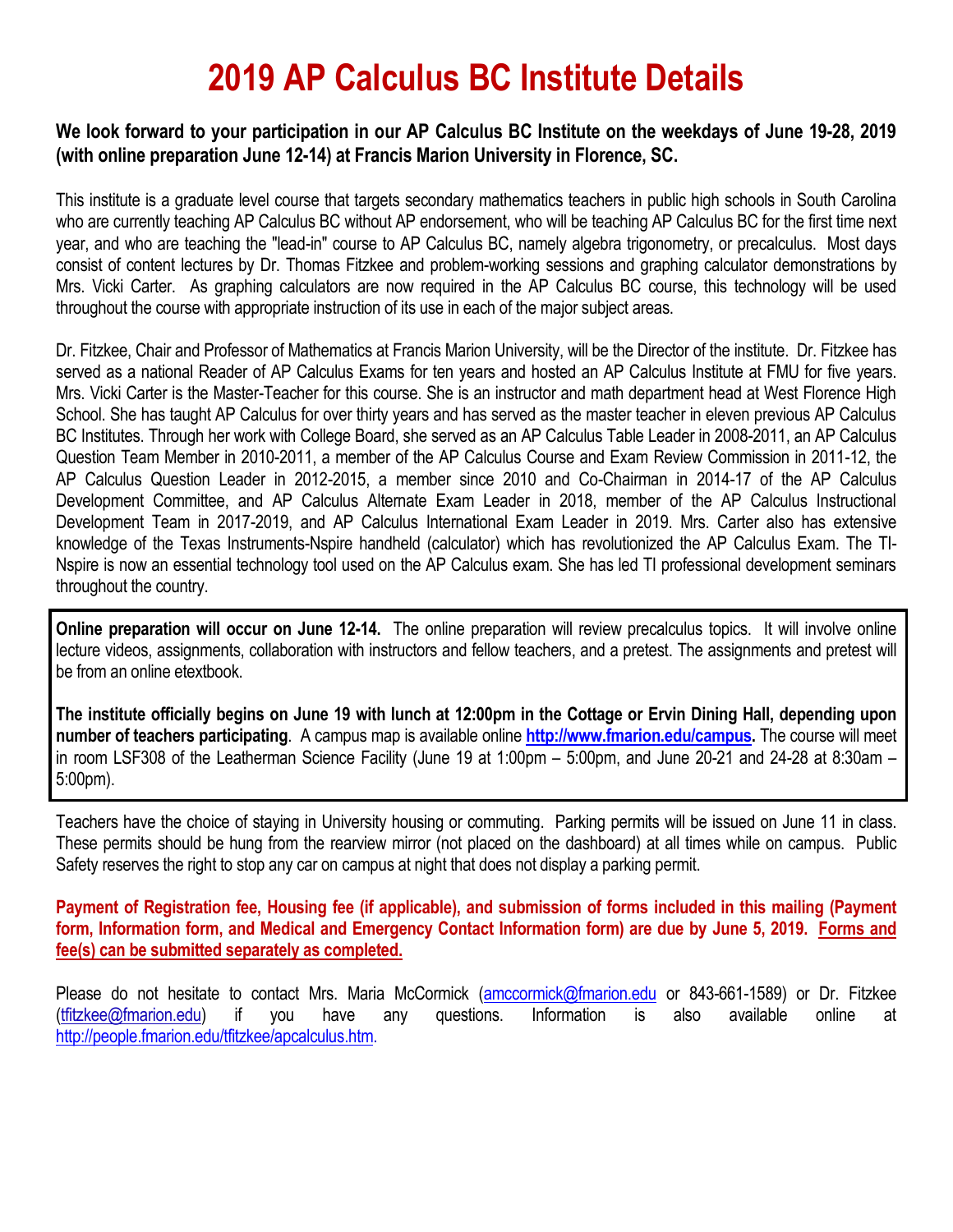# **Materials for the AP Calculus BC Institute**

**Please bring a calculus book of your choice (preferably the text used at your school) and feel free to bring any other study aids you think might be useful. Please bring a graphing calculator as we will use them extensively during the Institute. We recommend a TI-84, TI-89, or TI-Nspire calculator** as we will use those types in classroom demonstrations and discussions. It will be very helpful if you also know how to use the graphing capabilities of your calculator. We will use the TI-Nspire CAS Handheld most often because you will be given the TI-Nspire CAS Teacher software and other materials listed below for free!

- 1) Materials from College Board
- 2) Calculus etextbook
- 3) TI-Nspire CAS Teacher Software
- 4) "Multiple Choice and Solutions" from D&S Marketing

This is an intensive course for nine days that covers a great deal of material. Therefore, please review Precalculus topics on your own. Precalculus topics include domain, range, graphs, translations, and transformations of the elementary functions. Special emphasis should be placed on trigonometric, exponential, and logarithmic functions.

Finally, come prepared to work hard and have fun (mathematically speaking). If it is possible, reside on campus rather than commute. In previous years, the teachers who resided on campus received much more from the course than those who were commuting. The reasons are fairly obvious but some of the most compelling are as follows:

- 1. The homework assignments are extensive and those who reside can help each other and work together.
- 2. Those who reside have ample opportunities to share teaching methods and strategies.
- 3. Perhaps most importantly, staying on campus limits distractions like housework, yardwork, childcare, etc.
- 4. A compromise might be to reside during the week and go home over the weekends.

Because the Institute runs from June 19-28, the included weekend can be a time to "catch up" and "rest up". Part of each class day will be in informal problem sessions, and there will also be about four hours of lecture most days.

If you are currently teaching calculus, be prepared to help the others and share with us the topics, methods, etc. that you have found useful and effective. If you are not teaching calculus, come prepared to learn a great deal. It sounds tough, but it can be a very rewarding experience.

# **Housekeeping Details**

#### **Teachers staying on campus should report to the Allston Housing Office 10:00a.m. - 12:00p.m. on June 19 to check-in.**

You are scheduled to stay in the Forest Villas which have individual bedrooms and common dining area, kitchen, living room and (two) bathrooms. **You will need to plan your own meals for breakfast and supper.** Please bring single long bed sheets and bath linens and a pillow. You might also bring a reading lamp since the rooms are equipped with only overhead lights.

For housing questions, please contact Cheryl Tuttle in the Housing Office at (843) 661-4684 [\(http://www.fmarion.edu/housing/\)](http://www.fmarion.edu/housing/).

The Library will also be available for evening study. You may also bring bathing suits, sports clothes, and racquetball and tennis equipment. You have full use of the Smith University Center which has basketball courts, racquetball courts, weight room, game room, and indoor pool, and outdoor tennis courts and the outdoor pool.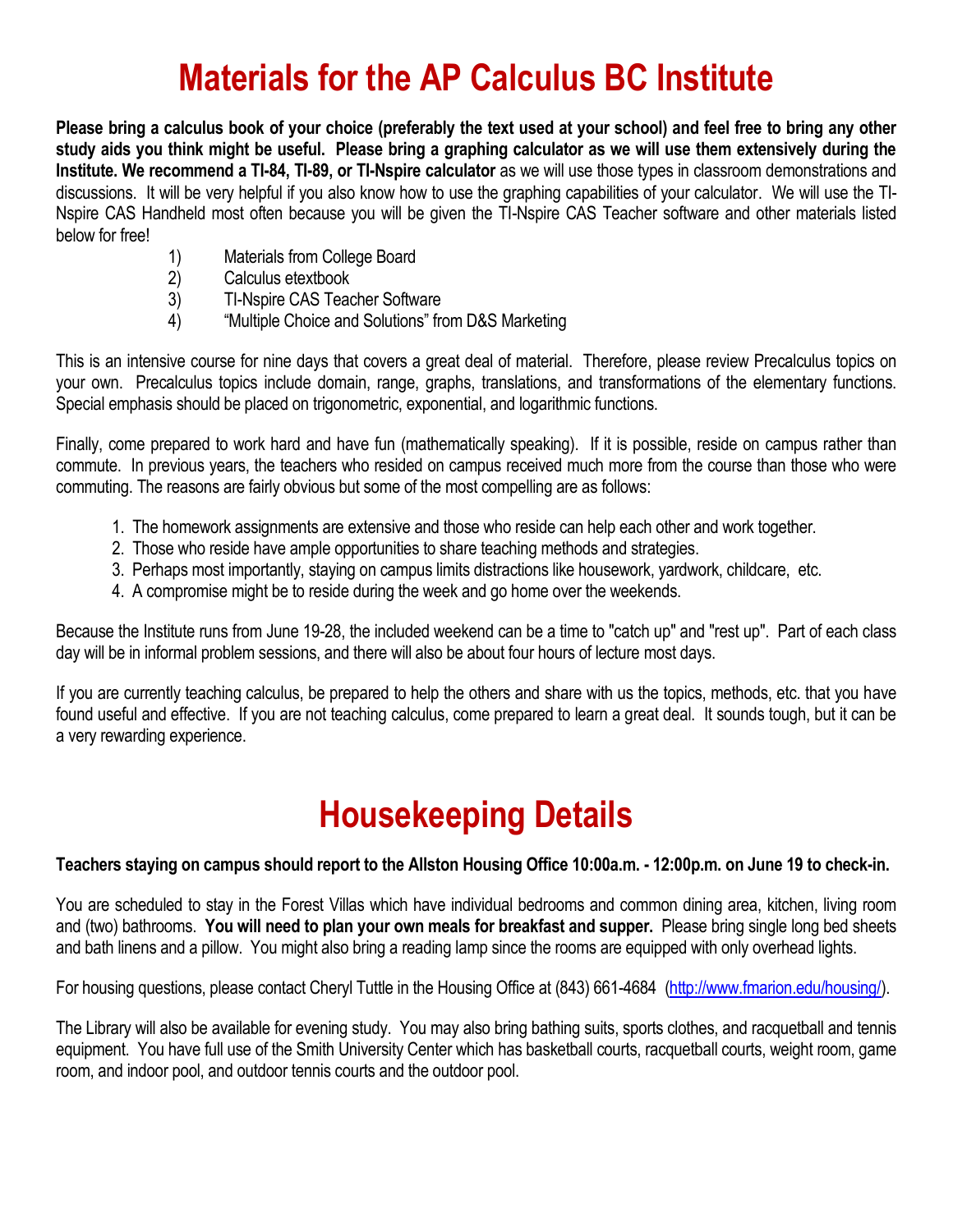### **2019 AP Calculus BC Institute Payment Form** *(Due June 5)*

*Please complete the following requested information*:

Name: \_\_\_\_\_\_\_\_\_\_\_\_\_\_\_\_\_\_\_\_\_\_\_\_\_\_\_\_\_\_\_\_\_\_\_\_\_\_\_\_\_\_\_\_\_\_\_\_\_\_\_\_\_\_\_\_\_\_\_\_\_\_\_\_\_\_\_

**Registration Fee of \$90.** 

**Indicate your choice by checking the appropriate box:**

**Housing Fee of \$237** *(which includes housing June 19-28 and facility usage fee).*

**OR**

**I will commute.**

If paying with a Credit Card, please call the Accounting/Cashier's Office at (843) 661-1597.

*Regular hours of operation are Monday – Friday: 8:00 a.m. – 5:00 p.m. Summer hours (beginning May 6) of operation are Monday – Thursday: 8:00 a.m. – 5:15 p.m.*

If paying by check, pleae make checks payable to FRANCIS MARION UNIVERSITY (*with AP Calculus BC Institute written in the Memo section*)

> *Mail or email this form to: Maria McCormick Department of Mathematics Francis Marion University Post Office Box 100547 Florence, South Carolina 29502 amccormick@fmarion.edu*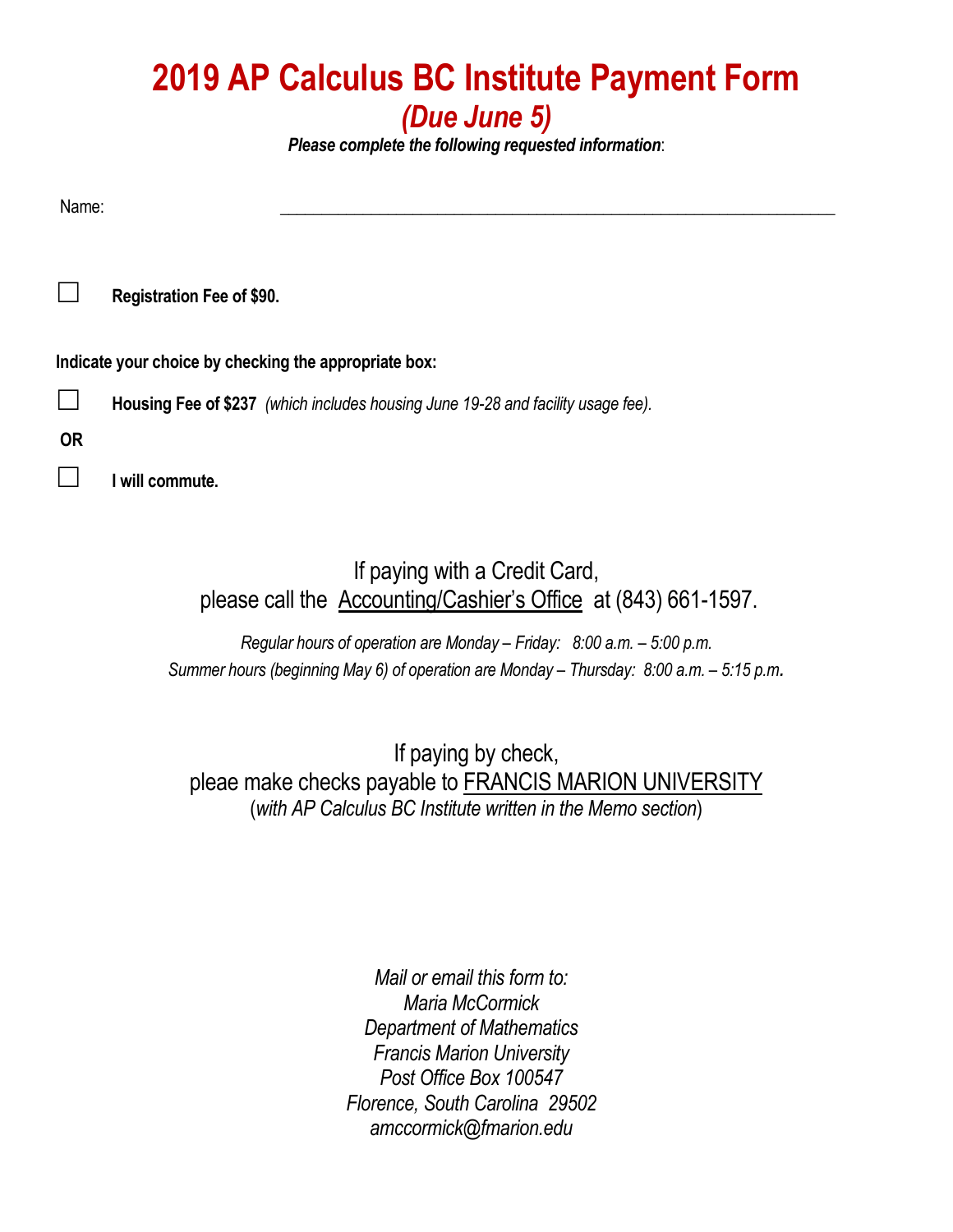## **2019 AP Calculus BC Institute Information Form** *(Due June 5)*

*Please complete the following requested information even though you have previously completed a similar form:*

|        |                                                                                                                          | Previously used last name    |  |  |  |
|--------|--------------------------------------------------------------------------------------------------------------------------|------------------------------|--|--|--|
|        |                                                                                                                          |                              |  |  |  |
|        |                                                                                                                          |                              |  |  |  |
|        |                                                                                                                          | Zip Code:___________________ |  |  |  |
|        |                                                                                                                          |                              |  |  |  |
|        | Degree Earned: __________________                                                                                        | Degree Date: ________        |  |  |  |
| class. | A copy of SC Driver's License or Proof of Citizenship (Birth Certificate, Passport) will be required on the first day of |                              |  |  |  |
|        |                                                                                                                          |                              |  |  |  |

### *Francis Marion University is a non-smoking campus!!*

*Mail or email this form to: Maria McCormick Department of Mathematics Francis Marion University Post Office Box 100547 Florence, South Carolina 29502 amccormick@fmarion.edu*